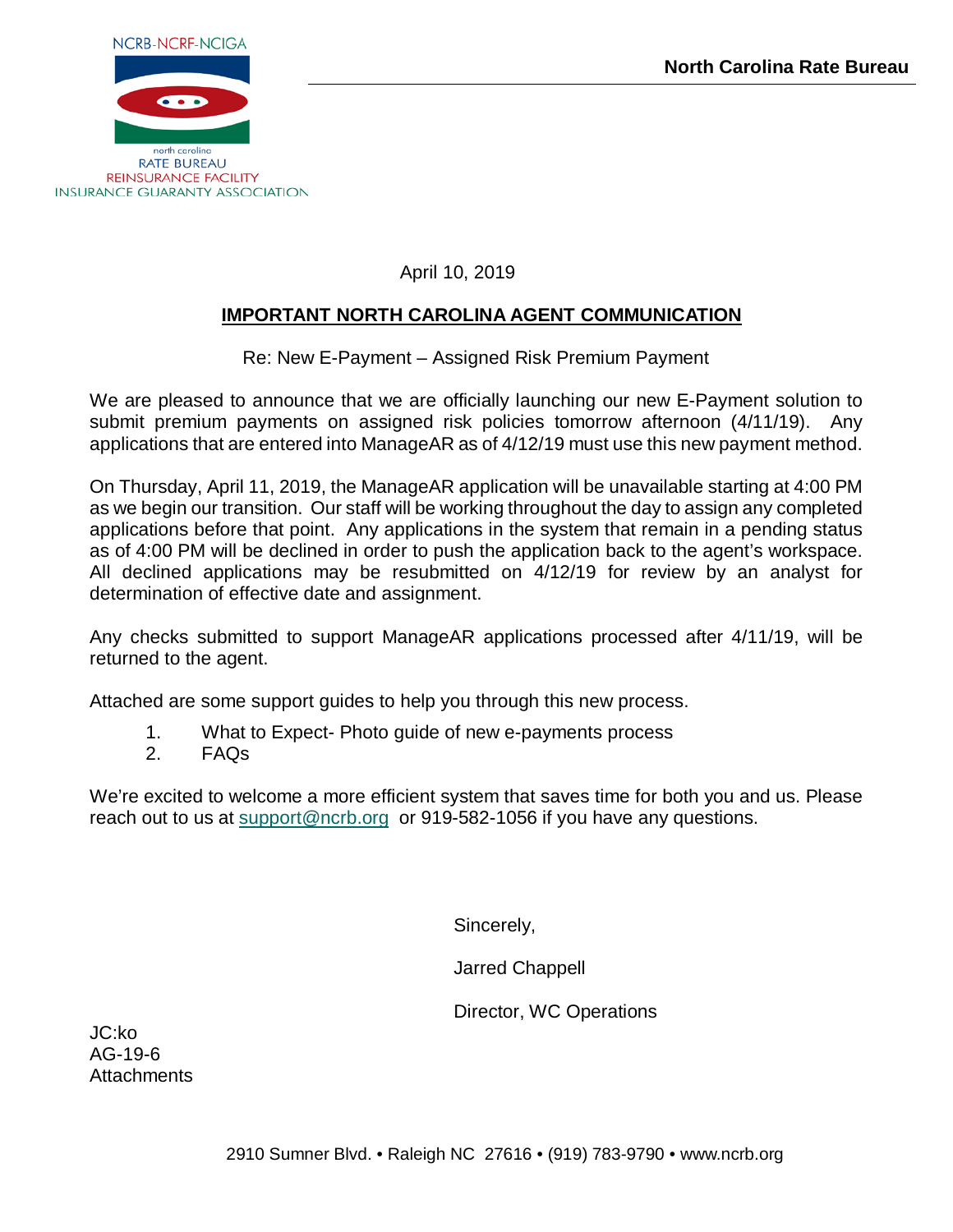### **Overview:**

Once your application has been received and reviewed, it will be given the status of "Approved pending payment". A payment must be made using our new E‐ Payment process within 2 business days.

- A reminder email will be sent if no payment is received within 1 business day.
- If no payment is received within 2 business days, the application will be automatically declined and must be resubmitted.

### **Step 1**: **Email sent**

An email will be sent to the email address listed on the application requesting payment. Premium payment must be received within two business days to secure coverage.

|                            | 日につじょとす<br>NCRB Application - SURE HOUSE INC - MR is ready for payment - Message (HTML) (Read-Only)                                                                                                                                                                         |
|----------------------------|-----------------------------------------------------------------------------------------------------------------------------------------------------------------------------------------------------------------------------------------------------------------------------|
| File                       | Mimecast<br>Adobe PDF<br>Message                                                                                                                                                                                                                                            |
| From:                      | Support@ncrb.org                                                                                                                                                                                                                                                            |
| To:                        | <b>Agent's email here</b>                                                                                                                                                                                                                                                   |
| Cc<br>Subject:             | NCRB Application -<br>HOUSE INC -<br>is ready for payment                                                                                                                                                                                                                   |
|                            | <b>RE: SURE HOUSE INC - MR</b>                                                                                                                                                                                                                                              |
| Combo ID:                  |                                                                                                                                                                                                                                                                             |
|                            | Coverage Group ID:                                                                                                                                                                                                                                                          |
| ManageAR ID:               |                                                                                                                                                                                                                                                                             |
|                            | The application for Workers Compensation Insurance for the referenced insured is APPROVED PENDING PAYMENT of the required deposit premium.<br>Premium payment must be received within 2 business days of this notice to secure an effective date of 12:01 AM on 03/05/2019. |
|                            | You may now log into ManageAR to complete the payment process. Once the payment process is completed, you will receive an emailed Notice of Assignment with details on the assigned carrier.                                                                                |
|                            | Payment process must be completed by 11:59 PM on 02/21/2019 or the application will be automatically declined.                                                                                                                                                              |
|                            | Please notify the applicant on the status of the application.                                                                                                                                                                                                               |
| Thank you,<br>919-582-1056 | North Carolina Rate Bureau<br>support@ncrb.org                                                                                                                                                                                                                              |
|                            |                                                                                                                                                                                                                                                                             |

### **Step 2**: **Log‐on to the ManageAR**

Use the link from the email received or log into ManageAR web application and navigate to the **Worklist**.

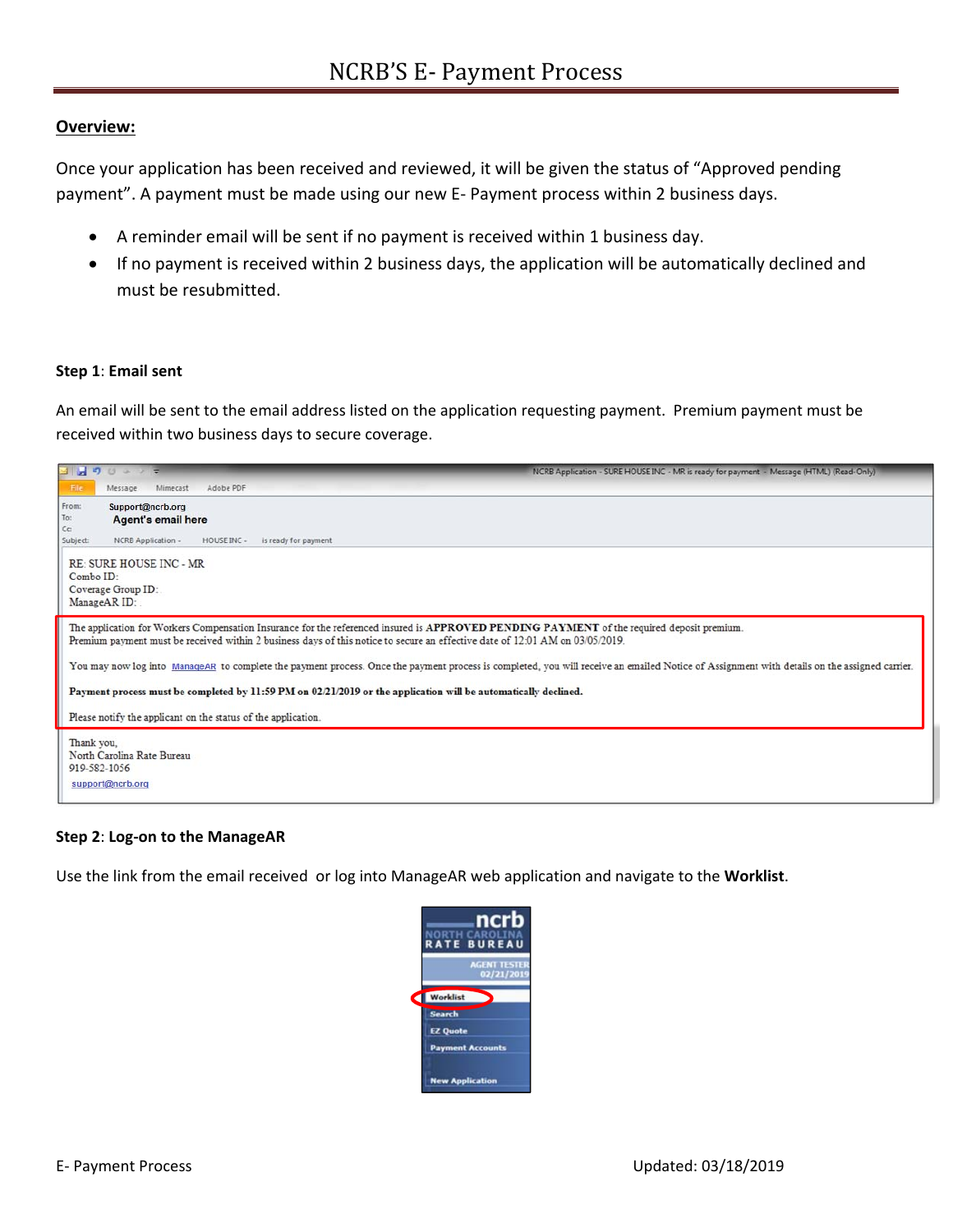### **Step 3**: **Select application**

From the worklist, select the application that requires payment. This item will display with a green status of PAYMENT PENDING . Click on the ManageAR Id to navigate to the payment screen.

| ncrb<br><b>RATE BUREAU</b>        | <b>ManageAR</b> |                      |               |             |                    |                       |                 |                                                                                                                                                       |          |             |                                                                                                                                                                                                                                                                                                                                                                           |        |
|-----------------------------------|-----------------|----------------------|---------------|-------------|--------------------|-----------------------|-----------------|-------------------------------------------------------------------------------------------------------------------------------------------------------|----------|-------------|---------------------------------------------------------------------------------------------------------------------------------------------------------------------------------------------------------------------------------------------------------------------------------------------------------------------------------------------------------------------------|--------|
| <b>AGENT TESTER</b><br>02/21/2019 | <b>REPORTS</b>  | <b>TOOLS +</b>       | <b>ALERTS</b> | <b>HELP</b> | <b>NCRB.ORG</b>    | <b>BACK TO PORTAL</b> |                 |                                                                                                                                                       |          |             |                                                                                                                                                                                                                                                                                                                                                                           |        |
| Worklist                          | <b>Worklist</b> |                      |               |             |                    |                       |                 |                                                                                                                                                       |          |             |                                                                                                                                                                                                                                                                                                                                                                           |        |
| <b>Search</b>                     |                 |                      |               |             |                    |                       |                 | to find an application, you can use the Search screen to locate it. You may view the Carrier Contact List for additional carrier contact information. |          |             | Your Worklist is comprised of the applications that you have access to view. Once NCRB receives a policy for an application it will no longer appear on your Worklist. Applications<br>that were declined and are over 60 days old do not appear on the Worklist. To view the details of an application, select a ManageAR Id link from the list below. If you are unable |        |
| <b>EZ</b> Quote                   |                 |                      |               |             |                    |                       |                 |                                                                                                                                                       |          |             |                                                                                                                                                                                                                                                                                                                                                                           |        |
| <b>Payment Accounts</b>           | ManageAR        | <b>Employer Name</b> |               | FEIN        | * Status           | <b>Status</b><br>Date | Carrier<br>Name | Coverage<br><b>Effective Date</b>                                                                                                                     | Combo Id | Coverage Id | Agent                                                                                                                                                                                                                                                                                                                                                                     | $\sim$ |
|                                   | 2465-00026      | House Inc.           |               | 566556666   | PAYMENT<br>PENDING | 02/19/2019            |                 |                                                                                                                                                       |          | 27030920    | AGENT TESTER                                                                                                                                                                                                                                                                                                                                                              |        |
| <b>New Application</b>            |                 |                      |               |             |                    |                       |                 |                                                                                                                                                       |          |             |                                                                                                                                                                                                                                                                                                                                                                           |        |

### **Step 3**: **Make Payment**

Select "Make Payment" to enter in your bank information for payment in full OR a minimum payment option will display if applicable.

*Please note:* You may have to disable any pop‐up blocker in order to access the US Bank Site. *For premium under \$5,000 payment will be required in full. For premium between \$5,000‐\$10,000 a 75% payment down payment option will be available. For premium over \$10,000 a 50% premium down payment option will be available* 

| 02/21/2019                 | <b>REPORTS</b>   | TOOLS v ALERTS | <b>HELP</b>                                                | <b>NCRB.ORG</b>                                              | <b>BACK TO PORTAL</b>                        |                                                  |      |                        |
|----------------------------|------------------|----------------|------------------------------------------------------------|--------------------------------------------------------------|----------------------------------------------|--------------------------------------------------|------|------------------------|
| <b>Worklist</b>            |                  |                | ManageAR ID: 12465-00026 Applicant: House Inc              |                                                              |                                              |                                                  |      |                        |
| <b>Search</b>              | Payment          |                |                                                            |                                                              |                                              |                                                  |      |                        |
| <b>EZ Quote</b>            |                  |                | Listed below are the payments applied to this application. |                                                              |                                              |                                                  |      |                        |
| <b>Payment Accounts</b>    | Date             | Amount         | <b>Payment</b><br>Type                                     | <b>Check</b><br>Number                                       | <b>Check</b><br>Date                         | <b>Check</b><br>Payer                            | User | Confirmation<br>Number |
| <b>New Application</b>     |                  |                |                                                            |                                                              |                                              |                                                  |      |                        |
| <b>Current Application</b> | 0 total records. |                |                                                            |                                                              |                                              |                                                  |      |                        |
| - Applicant                |                  |                |                                                            |                                                              |                                              |                                                  |      |                        |
| - Business Names           |                  |                |                                                            | Estimated Annual Premium:                                    | \$3,642.00                                   |                                                  |      |                        |
| - Locations                |                  |                |                                                            | Total Required Deposit Premium:<br><b>Total Amount Paid:</b> | \$0,00                                       | \$3,642.00 See premium page for more information |      |                        |
| - General                  |                  |                |                                                            | Amount Required For Assignment:<br><b>Due Date:</b>          | \$3,642.00<br>2/21/2019                      |                                                  |      |                        |
| - Insurance                |                  |                |                                                            |                                                              |                                              |                                                  |      |                        |
| - Owners                   |                  |                |                                                            |                                                              |                                              |                                                  |      |                        |
| - Class Codes              |                  |                | <b>Payment Amount</b>                                      |                                                              |                                              |                                                  |      |                        |
| - Exp Mod                  |                  |                |                                                            |                                                              |                                              |                                                  |      |                        |
| - Coverages                |                  |                |                                                            |                                                              | $•$ \$3,642.00                               |                                                  |      |                        |
|                            |                  |                |                                                            |                                                              | <b>S</b> Make Payment                        |                                                  |      |                        |
| - Premium                  |                  |                |                                                            |                                                              |                                              |                                                  |      |                        |
| - Documents                |                  |                |                                                            |                                                              | · Coverage has been assigned pending payment |                                                  |      |                        |
| - Submittal                |                  |                |                                                            |                                                              |                                              |                                                  |      |                        |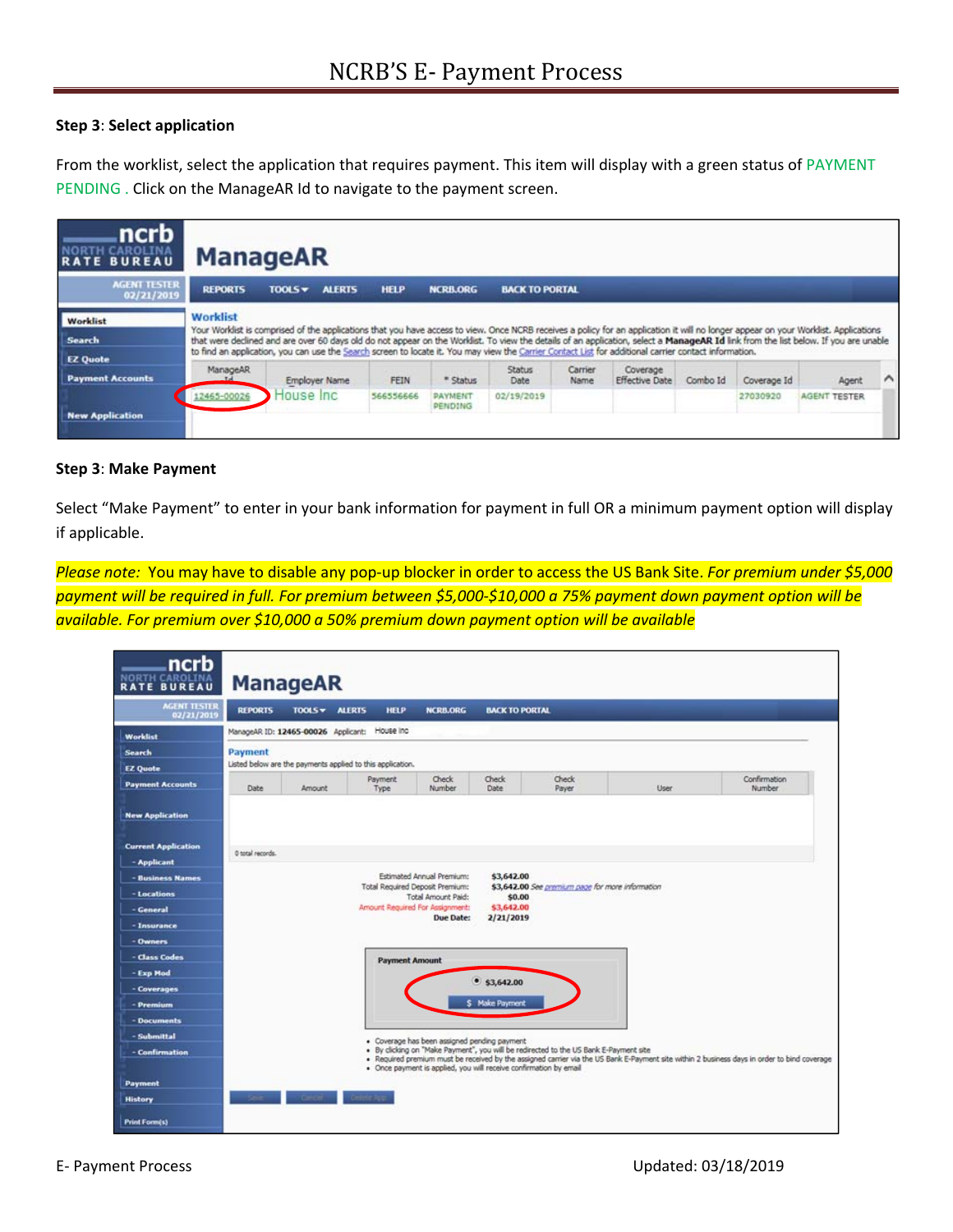### **Step 4**: **Set up new payment account**

Set up a payment account by clicking on "Use a new payment account" to set up your payment account. You will have the ability to save this payment method to use for future payments.

|                                     |                            | <b>Industry In North Carolina</b> |                       |                   |
|-------------------------------------|----------------------------|-----------------------------------|-----------------------|-------------------|
|                                     |                            |                                   |                       |                   |
|                                     |                            |                                   | <b>Make a Payment</b> | <b>My Account</b> |
| <b>Make a Payment</b>               |                            |                                   |                       |                   |
| My Payment                          |                            |                                   |                       |                   |
| <b>NCRB Online Applications</b>     |                            |                                   |                       |                   |
| <b>Amount Due \$1,842.00</b>        |                            |                                   |                       |                   |
| ManageAR ID 12465-0026              |                            |                                   |                       |                   |
| <b>Applicant Name House Ino</b>     |                            |                                   |                       |                   |
| Coverage ID 27030840                |                            |                                   |                       |                   |
| Effective Date 2/18/2019            |                            |                                   |                       |                   |
| <b>Payment Information</b>          |                            |                                   |                       |                   |
| Frequency One Time                  |                            |                                   |                       |                   |
| Payment Amount \$3,842.00           |                            |                                   |                       |                   |
| Payment Date Pay Now                |                            |                                   |                       |                   |
| <b>Payment Method</b>               |                            |                                   |                       |                   |
| <b>Saved Payment Methods Select</b> |                            | v Use a new payment account       |                       |                   |
|                                     | Email Address cmi@ncrb.org |                                   |                       |                   |

Select (Personal or Business) and enter in the Bank Routing and Account number. If you would like this account to be saved for future use, be sure to select the "Save this payment account for future use".

*Please note*: *This payment account will need to be set once for each assigned risk carrier, which means you may have to set this account up more than once.*

| <b>Payment Information</b>          |                                                                                                                                                                                                                                                                                                             |
|-------------------------------------|-------------------------------------------------------------------------------------------------------------------------------------------------------------------------------------------------------------------------------------------------------------------------------------------------------------|
| Frequency One Time                  |                                                                                                                                                                                                                                                                                                             |
| Payment Amount \$1,983.00           |                                                                                                                                                                                                                                                                                                             |
| <b>Payment Date Pay Now</b>         |                                                                                                                                                                                                                                                                                                             |
| <b>Payment Method</b>               |                                                                                                                                                                                                                                                                                                             |
| <b>Saved Payment Methods Select</b> | V Use a new payment account                                                                                                                                                                                                                                                                                 |
|                                     | Sample Check<br>123 Main St.<br>1215<br>Anytown, MO 12345<br>DATE.<br>PAY TO THE<br><b>ORDER OF</b><br>DOLLARS.<br>1,123456780 1, 055 11111111<br>001215<br><b>Bank Routing  Bank Account </b><br>Check<br><b>SH</b><br>Number<br>Number<br>Number<br>tool required)<br><br>Personal Check   Business Check |
| <b>Bank Routing Number</b>          |                                                                                                                                                                                                                                                                                                             |
| <b>Bank Account Number</b>          |                                                                                                                                                                                                                                                                                                             |
|                                     | Bank Account Type ® Checking Savings<br>$\Box$ This is a business account<br>$\Box$ Save this payment account for future use                                                                                                                                                                                |
| Email Address cmj@ncrb.org          |                                                                                                                                                                                                                                                                                                             |
| <b>Continue</b><br>Cancel           |                                                                                                                                                                                                                                                                                                             |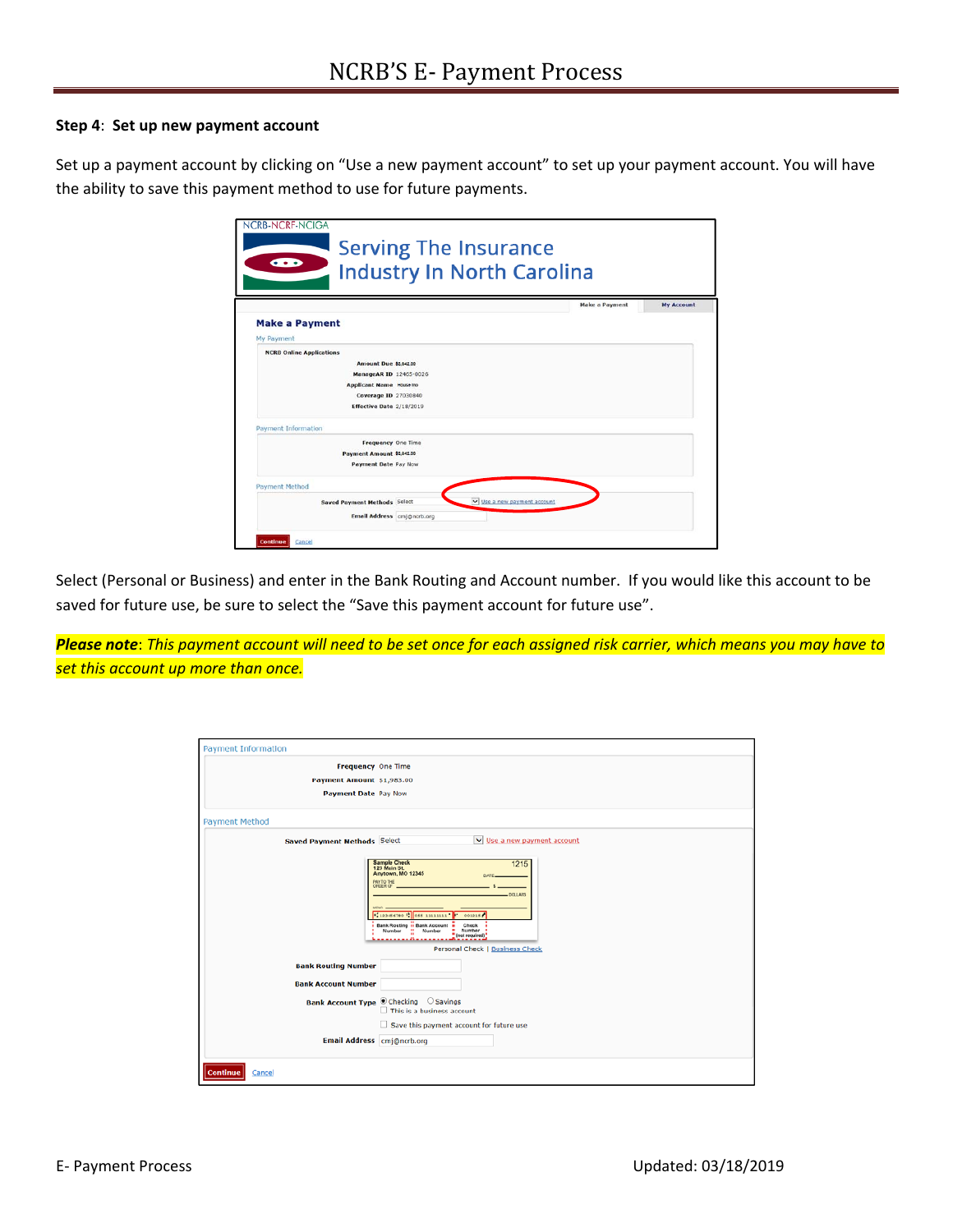**Step 5**: **Select "Continue"** on the bottom, left hand side of the screen



## **Step 6**: **Review Payment and Confirm.**

Review the information entered to ensure it is correct and click the "I accept the Terms and Conditions" and select "Confirm" to move on to the next step.

|                        |                                                                               | Please review the information below and select Confirm to process your payment. Select Back to return to the previous page to make changes to your payment.                                                                                                                                                                                                                                                                                           |                                                                            |  |
|------------------------|-------------------------------------------------------------------------------|-------------------------------------------------------------------------------------------------------------------------------------------------------------------------------------------------------------------------------------------------------------------------------------------------------------------------------------------------------------------------------------------------------------------------------------------------------|----------------------------------------------------------------------------|--|
| <b>Payment Details</b> |                                                                               |                                                                                                                                                                                                                                                                                                                                                                                                                                                       |                                                                            |  |
|                        |                                                                               | <b>Description</b> NC Workers Compensation Premium Deposit<br><b>NCRB Online Applications</b><br>http://www.ncrb.org                                                                                                                                                                                                                                                                                                                                  |                                                                            |  |
|                        | Payment Amount \$1,983.00                                                     |                                                                                                                                                                                                                                                                                                                                                                                                                                                       |                                                                            |  |
|                        | Payment Date 02/26/2019                                                       |                                                                                                                                                                                                                                                                                                                                                                                                                                                       |                                                                            |  |
|                        | ManageAR ID 12465-00011                                                       |                                                                                                                                                                                                                                                                                                                                                                                                                                                       |                                                                            |  |
|                        |                                                                               | Applicant Name RENOVATIONS INC TEST_CMJ                                                                                                                                                                                                                                                                                                                                                                                                               |                                                                            |  |
|                        | Coverage ID 27030630                                                          |                                                                                                                                                                                                                                                                                                                                                                                                                                                       |                                                                            |  |
|                        | Effective Date 3/7/2019                                                       |                                                                                                                                                                                                                                                                                                                                                                                                                                                       |                                                                            |  |
| <b>Payment Method</b>  |                                                                               |                                                                                                                                                                                                                                                                                                                                                                                                                                                       |                                                                            |  |
|                        | <b>Account Nickname test epay</b>                                             |                                                                                                                                                                                                                                                                                                                                                                                                                                                       |                                                                            |  |
|                        | Bank Routing Number 091000022                                                 |                                                                                                                                                                                                                                                                                                                                                                                                                                                       |                                                                            |  |
|                        | <b>Bank Name US BANK NA</b>                                                   |                                                                                                                                                                                                                                                                                                                                                                                                                                                       |                                                                            |  |
|                        | <b>Bank Account Number *8523</b>                                              |                                                                                                                                                                                                                                                                                                                                                                                                                                                       |                                                                            |  |
|                        | <b>Bank Account Type Checking</b>                                             |                                                                                                                                                                                                                                                                                                                                                                                                                                                       |                                                                            |  |
|                        | <b>Bank Account Category Business</b>                                         |                                                                                                                                                                                                                                                                                                                                                                                                                                                       |                                                                            |  |
|                        | <b>Confirmation Email cmj@ncrb.org</b>                                        |                                                                                                                                                                                                                                                                                                                                                                                                                                                       |                                                                            |  |
|                        | frequency and date set forth above.                                           | By clicking "I Accept", I authorize the payee to electronically debit my bank account for the amount(s) and at the                                                                                                                                                                                                                                                                                                                                    |                                                                            |  |
|                        |                                                                               | If this is a single payment, this authorization is valid for this transaction only. If this is a recurring payment, this<br>authorization is to remain in full force and in effect until I notify my bank or notify the payee of its termination. I<br>understand that I do this by canceling any pending payments and recurring payment instructions within this system at<br>least three banking days before my account is scheduled to be debited. |                                                                            |  |
|                        | a convenience for is added to the true<br>■ I accept the Terms and Conditions |                                                                                                                                                                                                                                                                                                                                                                                                                                                       | on I understand that the convenience for displayed will be included in the |  |
|                        |                                                                               |                                                                                                                                                                                                                                                                                                                                                                                                                                                       |                                                                            |  |
| Confirm<br>Back        |                                                                               |                                                                                                                                                                                                                                                                                                                                                                                                                                                       |                                                                            |  |
|                        |                                                                               |                                                                                                                                                                                                                                                                                                                                                                                                                                                       |                                                                            |  |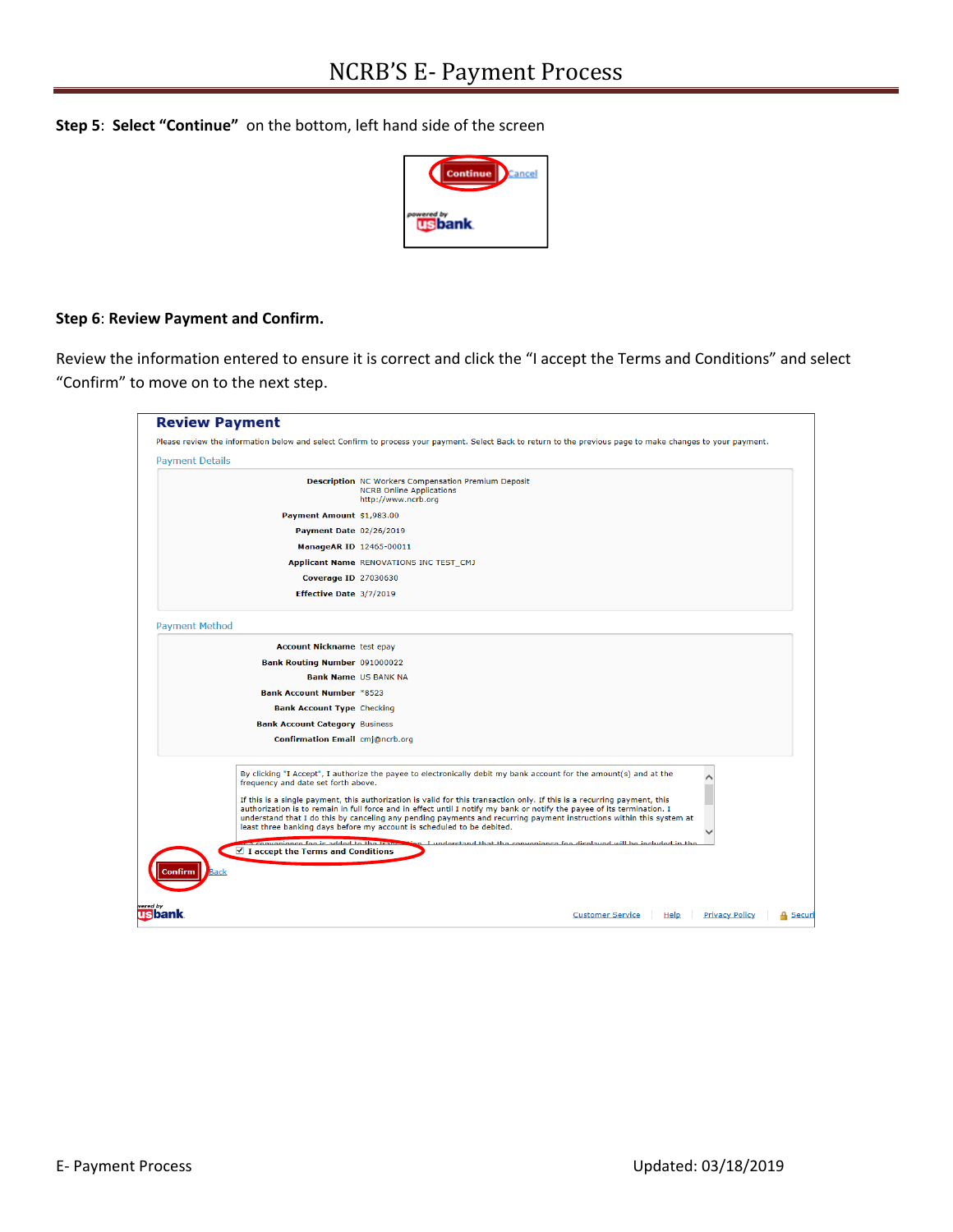### **Step 7**: **Confirmation**

Once you confirm payment, you will receive three types of confirmation.

#### **Confirmation # 1: Website display confirmation:**

A confirmation number will display on the top of the website. You will also receive an email confirming payment.



#### **Confirmation # 2: Email – Payment confirmation:**

This email is from U.S. Bank and will be sent to the email address entered in the US Bank website for payment.

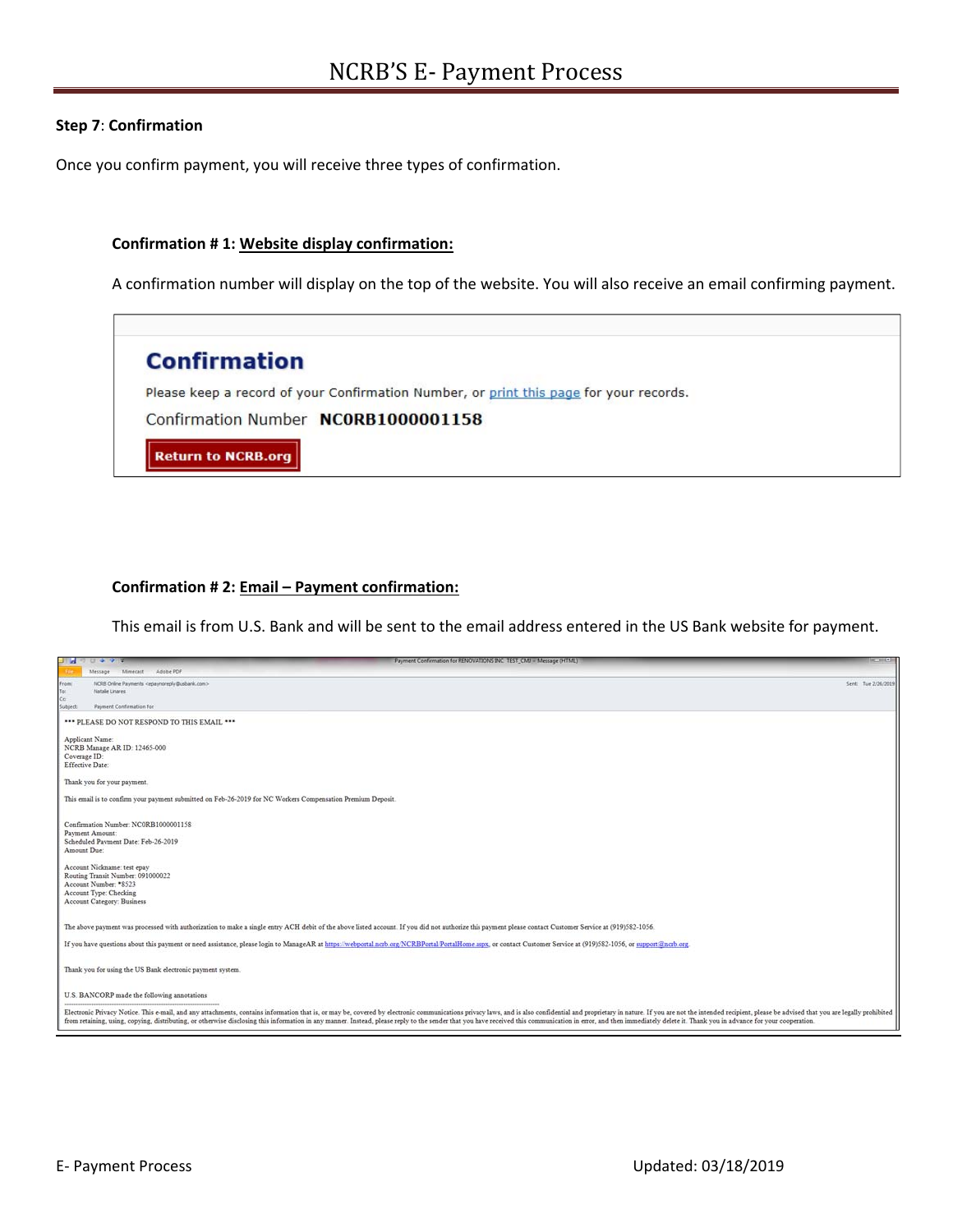### **Confirmation # 3:Email ‐Notice of Assignment from NCRB:**

This email will have the subject NCRB Assignment Letter and will include a PDF attachment of the assignment letter and assigned carrier details.



### **Step 9: Status Check**

Login to ManageAR to view the updated status of your application using the work list. The application will display with a status changed to **ASSIGNED.** 

| ncrb<br><b>ATE BUREAU</b>                           | <b>ManageAR</b>       |                                                                                                                                                                                                                                                                                                                                                                                                                                                                                                        |             |                 |                              |                                                                                                          |                                   |          |             |              |
|-----------------------------------------------------|-----------------------|--------------------------------------------------------------------------------------------------------------------------------------------------------------------------------------------------------------------------------------------------------------------------------------------------------------------------------------------------------------------------------------------------------------------------------------------------------------------------------------------------------|-------------|-----------------|------------------------------|----------------------------------------------------------------------------------------------------------|-----------------------------------|----------|-------------|--------------|
| <b>AGENT TESTER</b><br>02/26/2019                   | <b>REPORTS</b>        | TOOLS<br><b>ALERTS</b>                                                                                                                                                                                                                                                                                                                                                                                                                                                                                 | <b>HELP</b> | <b>NCRB.ORG</b> | <b>BACK TO PORTAL</b>        |                                                                                                          |                                   |          |             |              |
| <b>Worklist</b><br><b>Search</b><br><b>EZ Quote</b> | <b>Worklist</b>       | Your Worklist is comprised of the applications that you have access to view. Once NCRB receives a policy for an application it will no longer appear on your Worklist.<br>that were declined and are over 60 days old do not appear on the Worklist. To view the details of an application, select a ManageAR Id link from the list below. If<br>to find an application, you can use the Search screen to locate it. You may view the Carrier Contact List for additional carrier contact information. |             |                 |                              |                                                                                                          |                                   |          |             |              |
| <b>Payment Accounts</b>                             | <b>ManageAR</b><br>Id | <b>Employer Name</b>                                                                                                                                                                                                                                                                                                                                                                                                                                                                                   | <b>FEIN</b> | * Status        | <b>Status</b><br><b>Date</b> | Carrier<br><b>Name</b>                                                                                   | Coverage<br><b>Effective Date</b> | Combo Id | Coverage Id |              |
| <b>New Application</b>                              | 12465-00028           | <b>GEORGE LAND INC -</b><br><b>MR</b>                                                                                                                                                                                                                                                                                                                                                                                                                                                                  | 235689666   | <b>ASSIGNED</b> | 02/19/2019                   | ÷<br><b>ACE</b><br><b>AMERICAN</b><br><b>INS CO</b><br><b>(TRAVELERS)</b><br><b>INDEMNITY</b><br>$- - -$ | 03/02/2019                        |          | 27030910    | <b>AGENT</b> |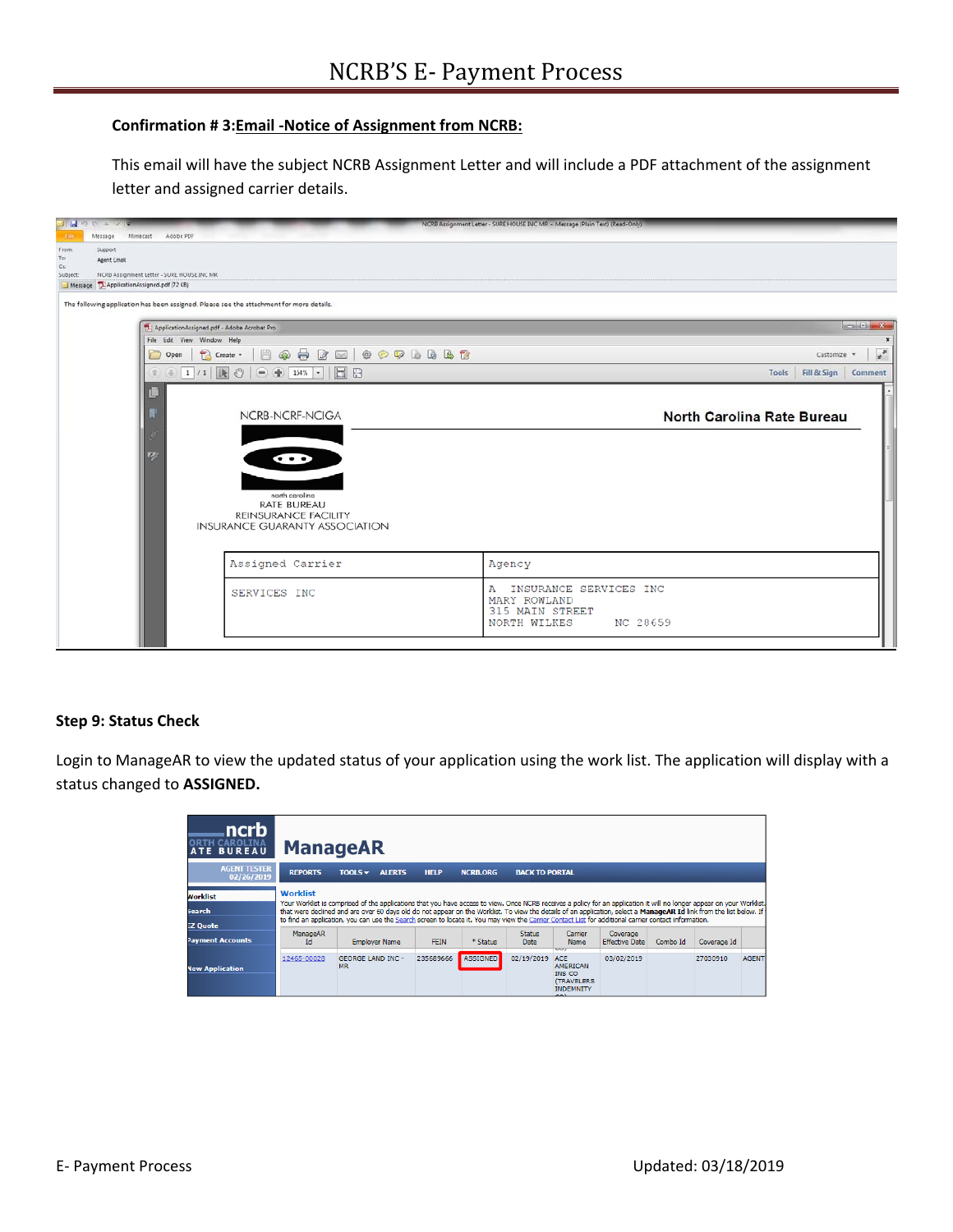**Step 10: Verification**. For additional verification, navigate to the Payment tab to view payment confirmation number.



The ManageAR payment screen will display the confirmation number as well as indicate the amount required for assignment which should display as \$0.00

| ncrb<br>NORTH CAROLINA            |                | <b>ManageAR</b>                                            |                                  |                             |                                                                |                     |                               |
|-----------------------------------|----------------|------------------------------------------------------------|----------------------------------|-----------------------------|----------------------------------------------------------------|---------------------|-------------------------------|
| <b>AGENT TESTER</b><br>02/26/2019 | <b>REPORTS</b> | $TOOLS$ ALERTS                                             | <b>HELP</b>                      | <b>NCRB.ORG</b>             | <b>BACK TO PORTAL</b>                                          |                     |                               |
| Worklist                          |                | ManageAR ID: 12465-00034 Applicant: SURE HOUSE INC - MR    |                                  |                             |                                                                |                     |                               |
| <b>Search</b>                     | <b>Payment</b> |                                                            |                                  |                             |                                                                |                     |                               |
| <b>EZ Quote</b>                   |                | Listed below are the payments applied to this application. |                                  |                             |                                                                |                     |                               |
| <b>Payment Accounts</b>           | Amount         | Payment<br>Type                                            | Check<br><b>Number</b>           | <b>Check</b><br><b>Date</b> | Check<br>Payer                                                 | <b>User</b>         | Confirmation<br><b>Number</b> |
| <b>New Application</b>            | \$6,291        | <b>Electronic Funds</b><br><b>Transfer</b>                 |                                  |                             |                                                                | <b>AGENT TESTER</b> | NC0RB1000001144               |
| <b>Current Application</b>        |                |                                                            |                                  |                             |                                                                |                     |                               |
| - Applicant                       | ∢              |                                                            |                                  |                             |                                                                |                     | $\rightarrow$                 |
| - Business Names                  |                |                                                            | <b>Estimated Annual Premium:</b> |                             | \$12,582.00                                                    |                     |                               |
| - Locations                       |                |                                                            | Total Required Deposit Premium:  | <b>Total Amount Paid:</b>   | \$6,291.00 See premium page for more information<br>\$6,291.00 |                     |                               |
| - General                         |                |                                                            | Amount Required For Assignment:  | Due Date:                   | \$0.00<br>2/21/2019                                            |                     |                               |
| - Insurance                       |                |                                                            |                                  |                             |                                                                |                     |                               |
| - Owners                          | Save           | Cancel                                                     | Delete App                       |                             |                                                                |                     |                               |
| - Class Codes                     |                |                                                            |                                  |                             |                                                                |                     |                               |
| - Exp Mod                         |                |                                                            |                                  |                             |                                                                |                     |                               |
| - Coverages                       |                |                                                            |                                  |                             |                                                                |                     |                               |
| - Premium                         |                |                                                            |                                  |                             |                                                                |                     |                               |
| - Documents<br>- Submittal        |                |                                                            |                                  |                             |                                                                |                     |                               |
| - Confirmation                    |                |                                                            |                                  |                             |                                                                |                     |                               |
|                                   |                |                                                            |                                  |                             |                                                                |                     |                               |
| Payment                           |                |                                                            |                                  |                             |                                                                |                     |                               |
| <b>History</b>                    |                |                                                            |                                  |                             |                                                                |                     |                               |
| <b>Print Form(s)</b>              |                |                                                            |                                  |                             |                                                                |                     |                               |

*If you have any questions, please refer to our [FAQ](http://www.ncrb.org/) on our website or reach out to us directly at support@ncrb.org.*